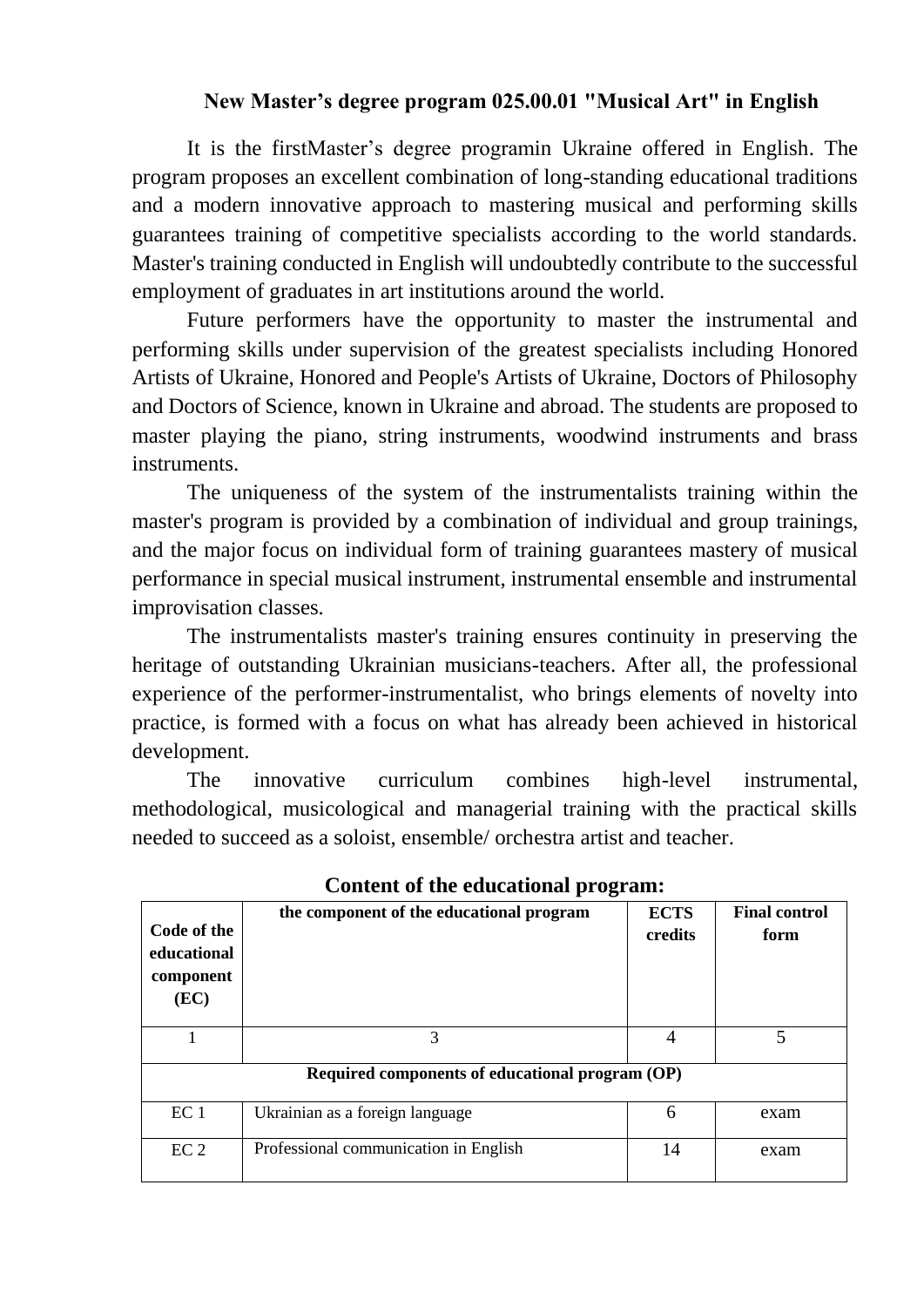| EC <sub>3</sub>                                            | Music Psychology                                         | $\overline{4}$ | credit               |  |
|------------------------------------------------------------|----------------------------------------------------------|----------------|----------------------|--|
| EC <sub>4</sub>                                            | Music Pedagogy                                           | $\overline{4}$ | exam                 |  |
| EC <sub>5</sub>                                            | Methodology of teaching the specialty disciplines        | $\overline{4}$ | exam                 |  |
| EC <sub>6</sub>                                            | Musical instrument                                       | 14             | exam                 |  |
| EC <sub>7</sub>                                            | Orchestral class / Ensemble class                        | 12             | credit               |  |
| EC <sub>8</sub>                                            | Modern musical culture                                   | 4              | exam                 |  |
| EC <sub>9</sub>                                            | Project management and practice in the music art         | $\overline{4}$ | credit               |  |
| $EC$ 10                                                    | Professional practice (concert performance)              | 10,5           | credit               |  |
| <b>EC11</b>                                                | Professional practice (assistance)                       | 6              | credit               |  |
| <b>EC12</b>                                                | Preparation of a creative project                        | $\overline{4}$ | final                |  |
|                                                            | Demonstration of a creative project                      | 1,5            | attestation          |  |
| EC13                                                       | <b>Certification Exam</b>                                | 1,5            | final<br>attestation |  |
| <b>Total required component:</b>                           |                                                          | 90             |                      |  |
| <b>OP Selective Components(SC)</b>                         |                                                          |                |                      |  |
| Selective unit1. "Instrumental performance"                |                                                          |                |                      |  |
| <b>SC1.1</b>                                               | Instrumental and performance workshop                    | 11             | credit               |  |
| SC 1.2                                                     | Instrumental improvisation                               | 6              | credit               |  |
| SC 1.3                                                     | Instrumentation and arrangement of works for<br>ensemble | 4              | credit               |  |
| SC 1.4                                                     | Advanced course of Ukrainian / English (by choice)       | 9              | credit               |  |
| Selective unit 2. Selection from the catalog of courses    |                                                          |                |                      |  |
| Total number of selective components:                      |                                                          | 30             |                      |  |
| TOTALLY FOR THE EDUCATIONAL PROFESSIONAL<br><b>PROGRAM</b> |                                                          | 120            |                      |  |

# **Learning conditions:**

*Term of study*: 2 years (determined by the program and curriculum) *Form of study*: full-time.

*Forms and methods of the educational process organization:*